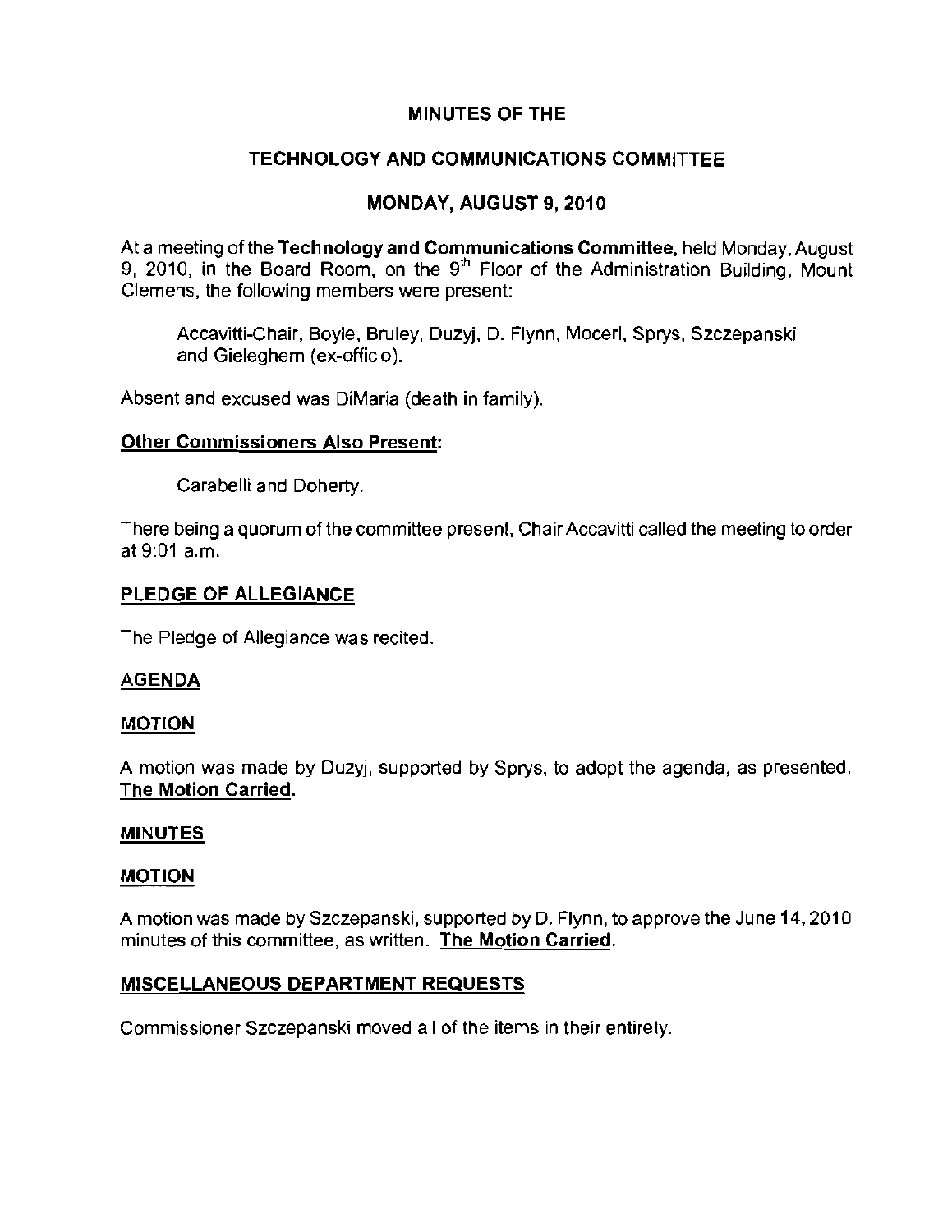### COMMITTEE RECOMMENDATION - MOTION

A MOTION WAS MADE BY SZCZEPANSKI, SUPPORTED BY SPRYS, TO RECOMMEND THAT THE BOARD OF COMMISSIONERS APPROVE THE FOLLOWING MISCELLANEOUS DEPARTMENT REQUESTS:

ENTER INTO A MAINTENANCE CONTRACT WITH GENESIS SYSTEM INTEGRATION IN SUPPORT OF AUDIONIDEO AND VIDEO CONFERENCING TECHNOLOGIES FOR THE 42<sup>ND</sup> DISTRICT COURT FOR AN INITIAL COST NOT TO EXCEED \$2,250; FUNDING IS AVAILABLE IN THE IT MAINTENANCE FUND;

1,900 MICROSOFT EXCHANGE E-MAIL LICENSES AT A COST NOT TO EXCEED \$53,527; FUNDING IS AVAILABLE IN THE IT GENERAL FUND;

TWO LAPTOP COMPUTERS FOR THE IT DEPARTMENT AT A COST NOT TO EXCEED \$2,075.10; FUNDING IS PROVIDED FROM THE IT CAPITAL FUND;

TWO SCANNERS FOR THE PROSECUTOR'S OFFICE AT A COST NOT TO EXCEED \$1 ,797.84; FUNDING IS PROVIDED FROM THE IT CAPITAL FUND;

ONE LASER JET PRINTER AND ONE LAPTOP COMPUTER FOR THE PROSECUTOR'S OFFICE AT A COST NOT TO EXCEED \$3,183.84; FUNDING IS AVAILABLE IN THE VICTIM RIGHTS TECHNOLOGICAL GRANT; AND

ENTER INTO A MAINTENANCE CONTRACT WITH GENESIS SYSTEM INTEGRATION IN SUPPORT OF AUDIONIDEO AND VIDEO CONFERENCING TECHNOLOGIES FOR THE OFFICE OF THE SHERIFF AT AN INITIAL COST NOT TO EXCEED \$2,250; FUNDING IS AVAILABLE IN THE IT MAINTENANCE FUND.

#### THE MOTION CARRIED.

#### RECEIVE AND FILE WIRELESS DEVICE PURCHASE REQUEST

#### MOTION

A motion was made by D, Flynn, supported by Duzyj, to receive and file the wireless device purchase request. The Motion Carried.